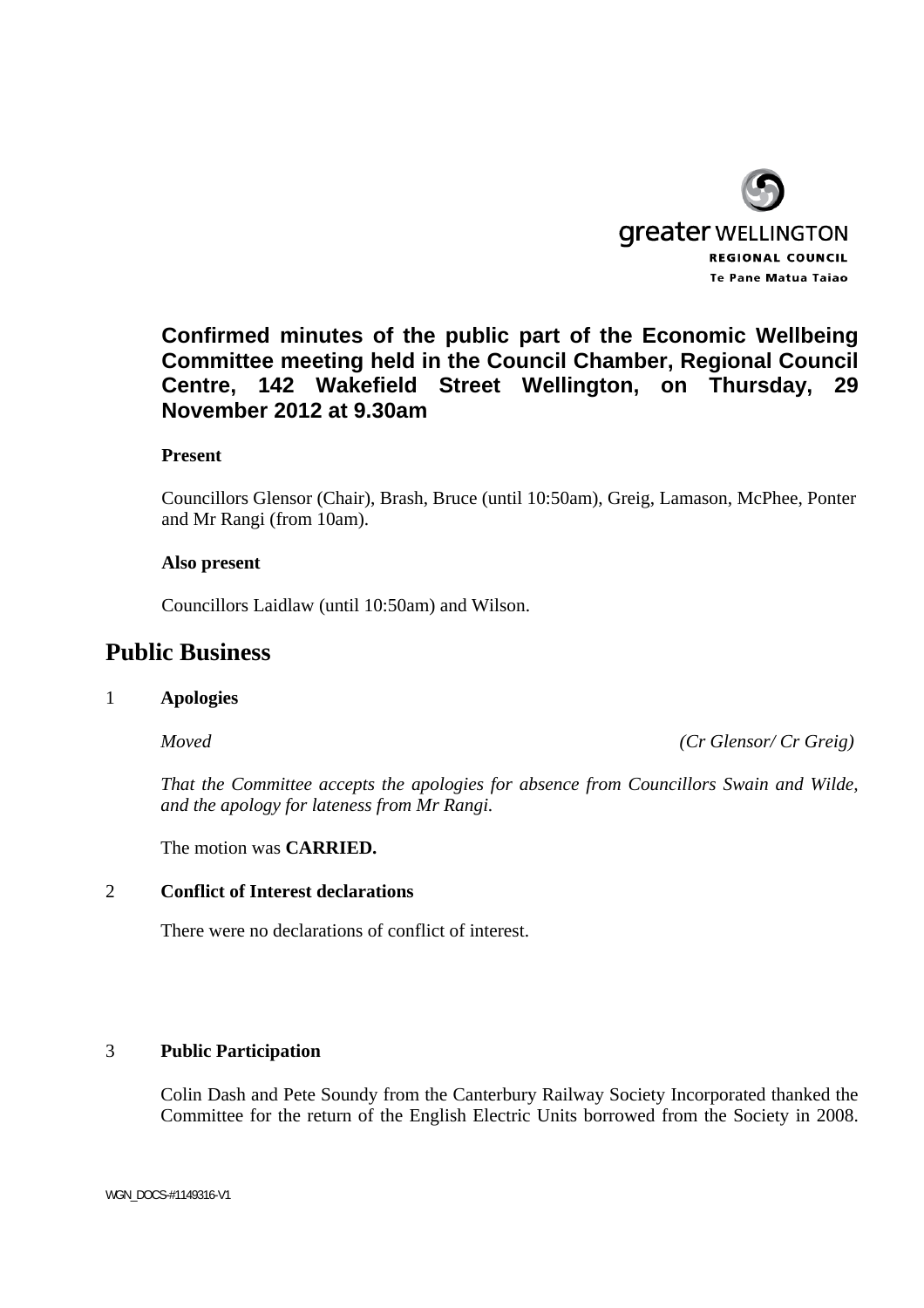The representatives from the Society expressed their gratitude that the Units borrowed had been refurbished by the Greater Wellington Regional Council. The Committee Chair noted that these Units had served the region well when pressure on rolling stock was so great, and additional capacity needed. The Society presented to the Committee framed photographs showing images of the Units before and after their refurbishment.

#### 4 **Confirmation of Minutes**

*Moved (Cr Greig / Cr Ponter)* 

 *That the Committee confirms the minutes of 25 October 2012, Report 12.511.* 

The motion was **CARRIED.** 

#### 5 **Wellington City Bus Review**

Matthew Lear, Team Leader, Service Design introduced the report.

*That the Committee:* 

- *1. Receives the report.*
- *2. Notes the content of the report.*
- *3. Approves the revised Wellington City Bus Review network concept as detailed in Attachment 1 of this report.*
- *4. Agrees that the revised Wellington City Bus Review network design as detailed in Figure 2 reflects the network concept as approved in recommendation 3.*
- *5. Notes that officers will begin developing detailed timetables for the revised Wellington City Bus Review network design in readiness for operational implementation via the new Public Transport Operating Model.*
- *6. Agrees that there may be changes to the Wellington City Bus Review network design prior to its implementation, but the network design will remain consistent with the approved Wellington City Bus Review network concept.*
- *7. Notes that Officers will continue to work with Wellington City Officers on alternative peak-only routes through Wellington CBD.*
- *8. Notes that any changes to the network design will be made by officers and reported back to the Committee.*

WGN\_DOCS-#1149316-V1 2

**Report 12.497 File: TD/03/08/07 File: TD/03/08/07** 

*Moved (Cr Bruce / Cr Ponter)*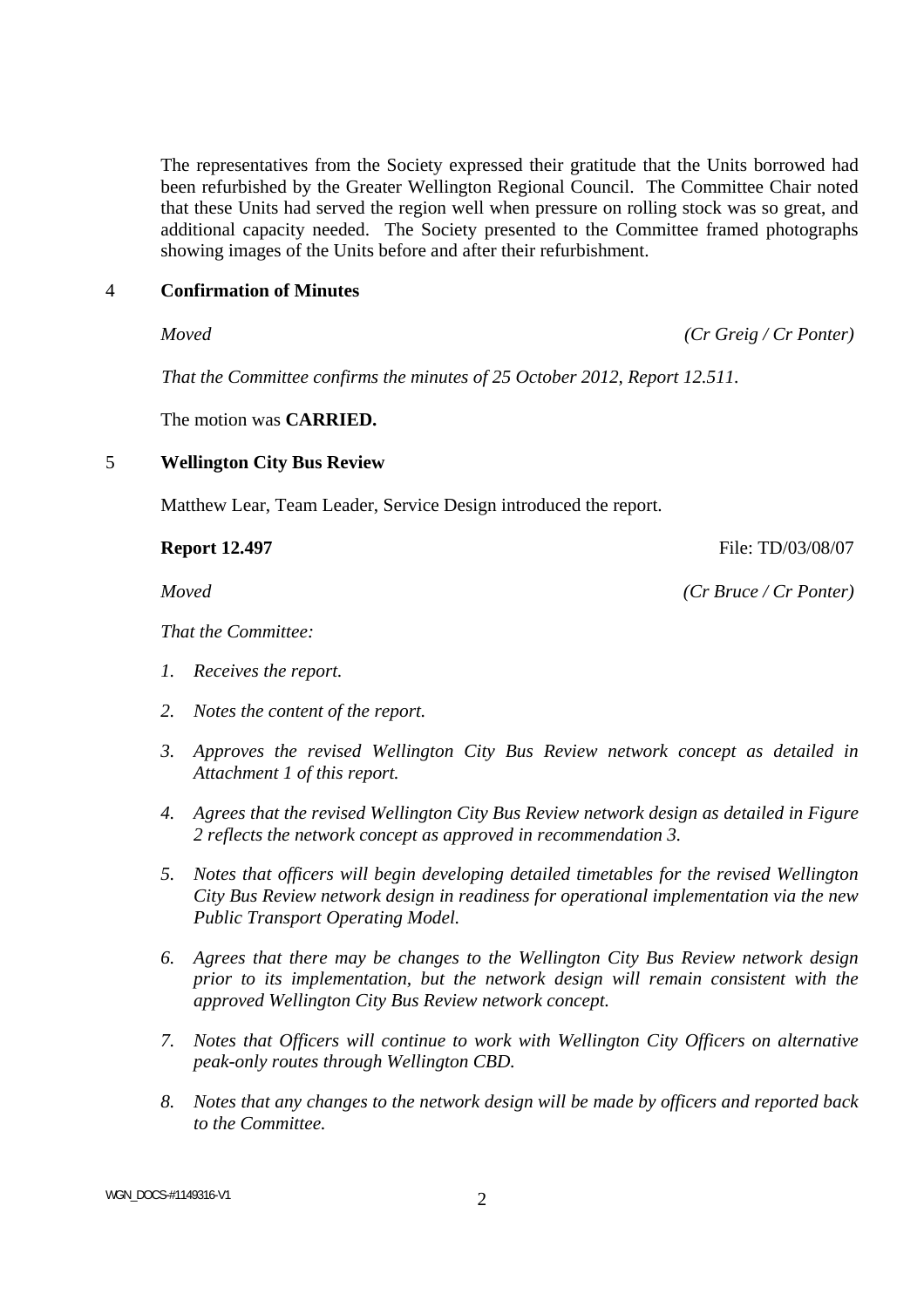The motion was **CARRIED.**

#### 6 **Sustainable Transport Annual Achievement Report 2011/12**

Melanie Thornton, Manager, Sustainable Transport spoke to the report.

**Report 12.573** File: ST/01/02/01

*Moved (Cr Lamason / Cr Brash)* 

*That the Committee:* 

- *1. Receives the report.*
- *2. Notes the content of the report.*

The motion was **CARRIED.**

## 7 **Rail Report 2011/12**

Wayne Hastie, General Manager Public Transport spoke to the report.

**Report 12.582 File:** T/33/03/01

*Moved (Cr Lamason / Cr Greig)* 

*That the Committee:* 

- *1. Receives the report.*
- *2. Notes the content of the 'Wellington Metropolitan Rail 2011/12 Annual Report' (Attachment 1).*
- *3. Notes that the 'Wellington Metropolitan Rail 2011/12 Annual Report' will be widely circulated to external stakeholders.*

The motion was **CARRIED.** 

## 8 **General Managers' report to the Economic Wellbeing Committee on 25 October 2012**

Joern Scherzer, Senior Advisor Transport, Energy Efficiency and Conservation Authority gave a PowerPoint presentation to the Committee on the potential for electric buses without overhead wires to be incorporated in a public transport network.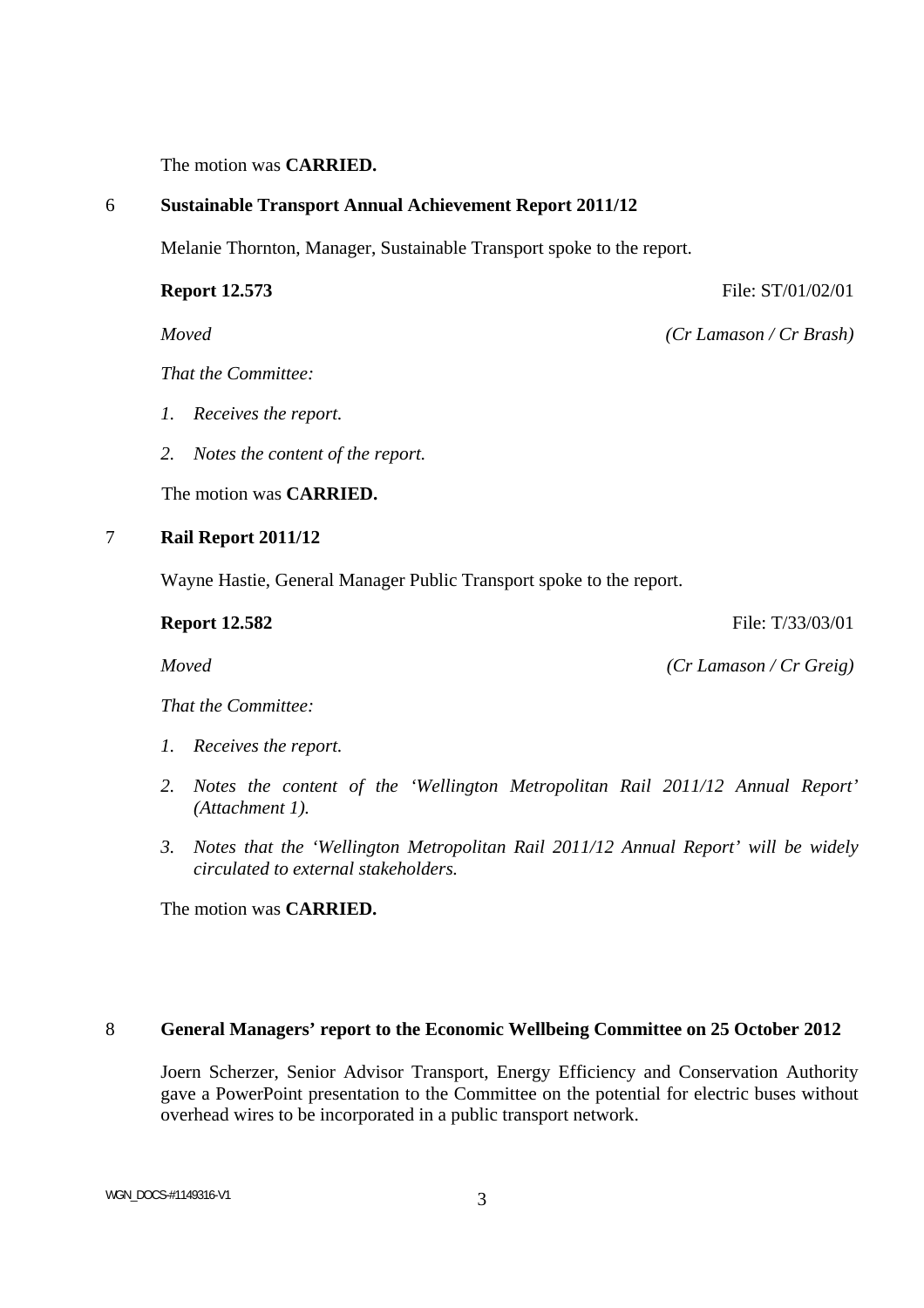Wayne Hastie, General Manager Public Transport introduced the report.

*That the Committee:* 

- *1. Receives the report.*
- *2. Notes the content of the report.*

The motion was **CARRIED.** 

9 **Exclusion of the public** 

*Moved (Cr Greig / Cr Brash)* 

*That the Committee:* 

 *Excludes the public from the following part of the proceedings of this meeting namely:* 

*1. Minutes of the public excluded part of the Economic Wellbeing Committee meeting held on 25 October 2012* 

*The general subject of each matter to be considered while the public is excluded, the reasons for passing this resolution in relation to each matter and the specific grounds under section 48(1) of the Local Government Official Information and Meetings Act 1987 for the passing of this resolution are as follows:* 

 *General subject of Reason for passing this resolution each matter to be in relation to each matter considered: Ground under section 48(1) for the passing of this resolution* 

 *1. Minutes of the Information contained in these public excluded minutes relates to the disposal of part of Economic Wellbeing Committee meeting Wellington's negotiation strategy, held on 25 October which if exposed to the market withholding would exist under 2012 the English Electric Fleet. Release proceedings of the meeting of this information would be likely would be likely to result in the to cause harm as it sets out Greater could adversely affect Greater section 7(2)(i) of the Local That the public conduct of the whole or the relevant part of the disclosure of information for which good reason for* 

**Report 12.566 File: E/11/03/04 File: E/11/03/04** 

*Moved (Cr Lamason / Cr Ponter)* 

# **Report 12.578 File: E/11/03/04 File: E/11/03/04**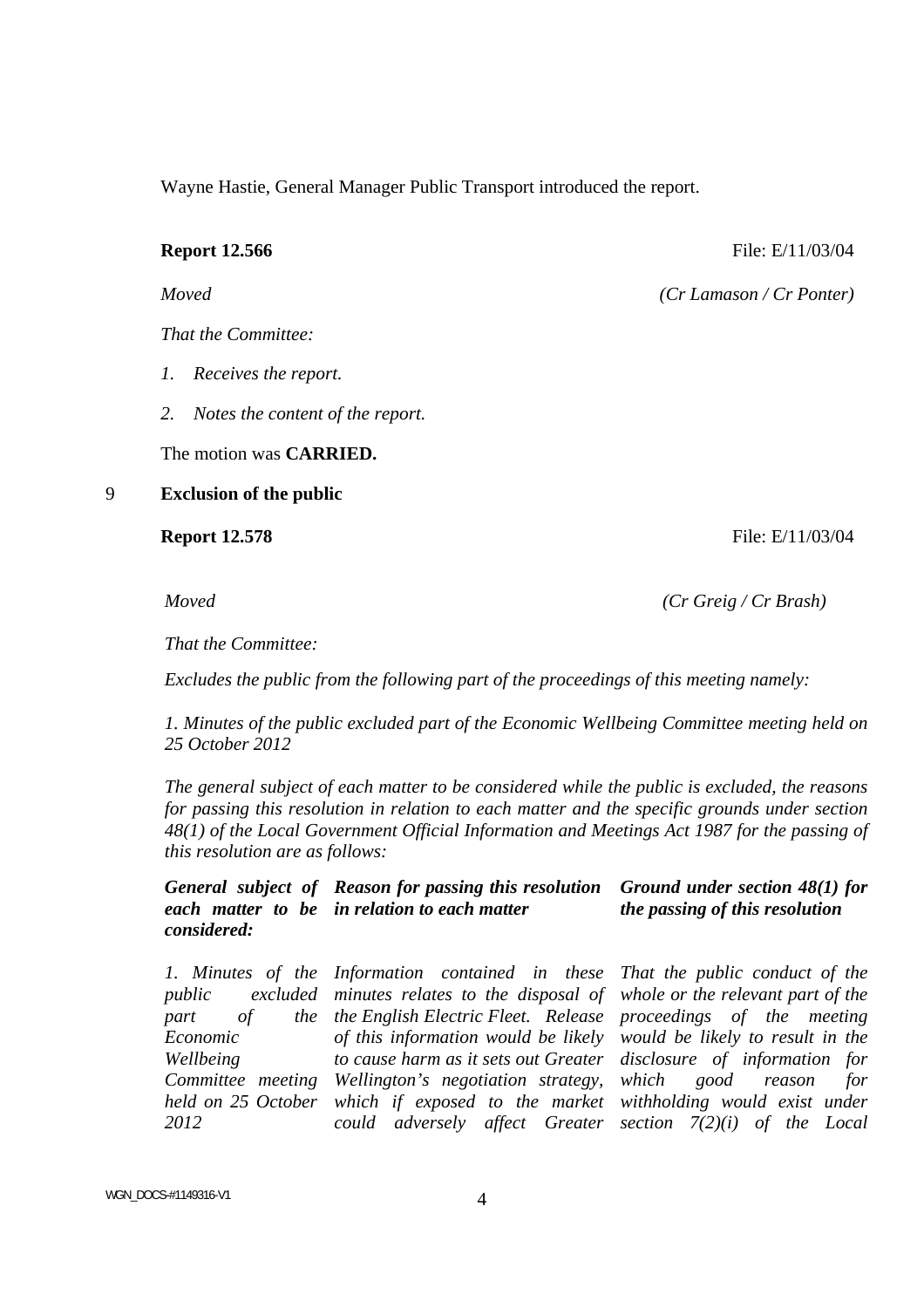*Wellington's capacity to negotiate an outcome most advantageous for ratepayers. Greater Wellington has not been able to identify a public interest favouring disclosure of this particular information in public proceedings of the meeting that would override the need to withhold the information.* 

*Government Official Information and Meetings Act 1987 (i.e. to enable Greater Wellington to carry out, without prejudice or disadvantage, negotiations).* 

 *This resolution is made in reliance on section 48(1) of the Local Government Official Information and Meetings Act 1987 and the particular interest or interests protected by section 6 or section 7 of that Act which would be prejudiced by the holding of the whole or the relevant part of the proceedings of the meeting in public are as specified above.* 

The motion was **CARRIED.** 

The public part of the meeting closed at 10:49 am.

Cr P Glensor (Chair)

Date: